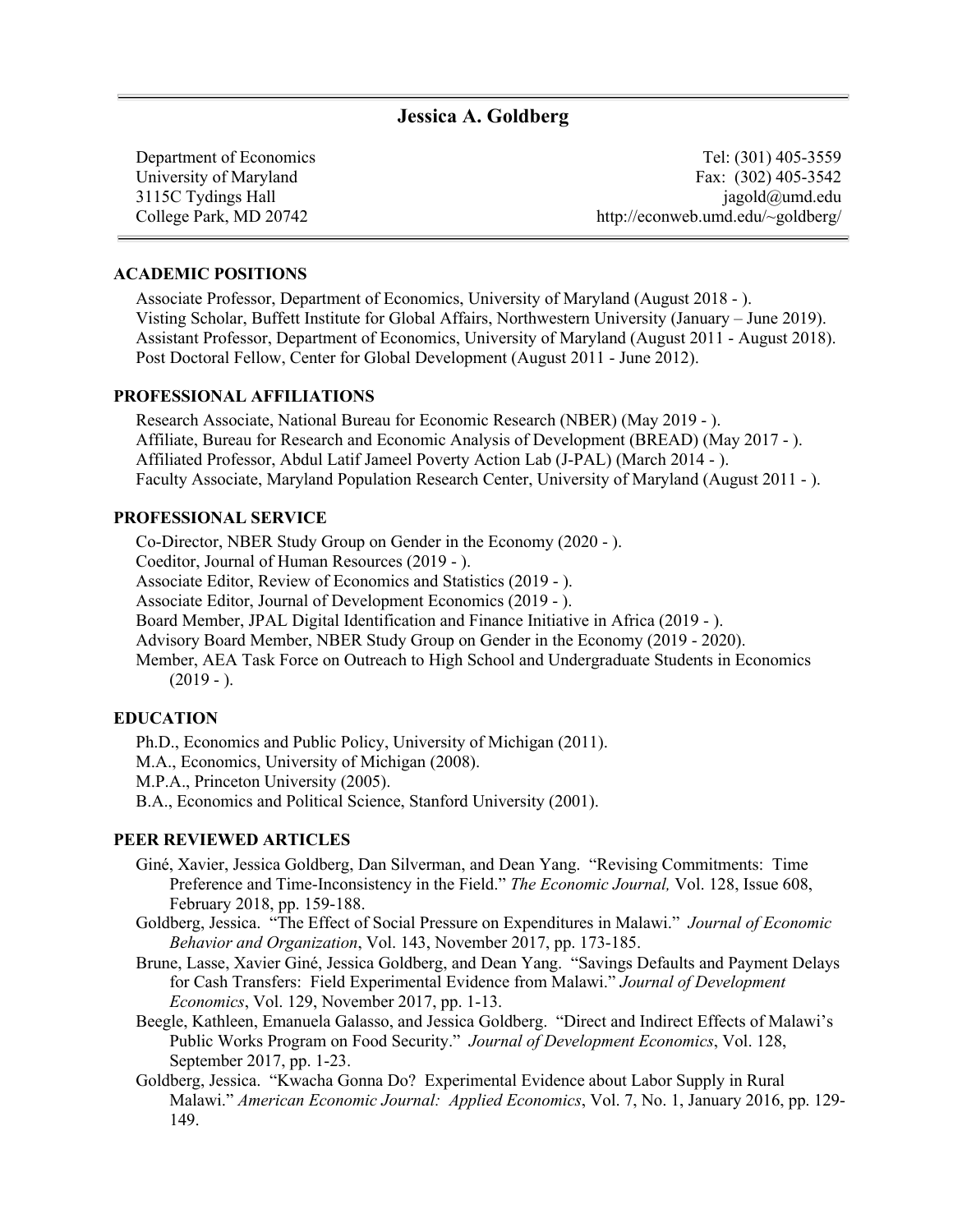- Brune, Lasse, Xavier Giné, Jessica Goldberg, and Dean Yang. "Facilitating Savings for Agriculture: Field Experimental Evidence from Malawi." *Economic Development and Cultural Change*, Vol. 64, No. 2, January 2016, pp. 187-220.
- Giné, Xavier, Jessica Goldberg, and Dean Yang. "Credit Market Consequences of Improved Personal Identification: Field Experimental Evidence from Malawi." *American Economic Review,* Vol. 102, No. 6, October 2012, pp. 2923-2954.

## **OTHER PUBLICATIONS**

- Goldberg, Jessica. "What products and policies can be used to promote savings in developing countries?" In Klaus F. Zimmermann and Alexander Kritikos, eds., *IZA World of Labor,* Bloomsbury Publishing Plc., 2014.
- Goldberg, Jessica and Jeffrey Smith. "The Effects of Education on Labour Market Outcomes." In Edward Fiske and Helen Ladd, eds., *Handbook of Education Finance and Policy,* Routledge. 2008.

#### **WORKING PAPERS**

- Goldberg, Jessica, Mario Macis and Pradeep Chintagunta. "Incentives for Patients and Referrals for TB Treatment: A Randomized Field Experiment in India." Revision requested, *American Economic Journal: Applied Economics,* 2020.
- Giné, Xavier and Jessica Goldberg. "Status Quo Bias and Usage of Financial Products: Field Evidence from Malawi." Revision requested, *Journal of Development Economics,* 2020.

# **WORK IN PROGRESS**

- "Peer Messaging to Reduce Covid-19 Transmission in Zambia" with Alfredo Burlando, Pradeep Chintagunta, Melissa Graboyes, Peter Hangoma, Dean Karlan, Mario Macis, and Silvia Prina. "Engaging Women in Mobile Money Markets" with Xavier Giné and Lore Vandewalle.
- "Impact of e-KYC on Access to Finance: Evidence from Bangladesh" with Xavier Giné and Lore Vandewalle.
- "Borrowing Constraints in Savings and Lending Groups" with Alfredo Burlando.
- "Incentives for Patients and Referrals for TB Treatment: A Public Sector Application" with Mario Macis.

#### **BOOK REVIEWS**

*Youth in Africa's Labor Market* by Marito Garcia; Jean Fares. Review by: Jessica Goldberg. *Journal of Economic Literature* , Vol. 47, No. 3 (Sep., 2009), pp. 848-850.

## **SPONSORED RESEARCH**

- \$236,685 "Engaging Women in Mobile Money Markets." National Science Foundation SES #2018696 (2020-2022).
- \$550,000 "Engaging Women in Mobile Money Markets." Bill and Melinda Gates Foundation (2019- 2021, with Xavier Giné and Lore Vandewalle).
- $€10,000 "Milking it for All it's Worth: Digital Credit and Payments in the Dairy Sector." Banco$ Bilbao Vizcaya Argentina (2018-2019, with Alfredo Burlando and Silvia Prina).
- \$76,130 "Milking it for All it's Worth: Digital Credit and Payments in the Dairy Sector." The Digital Credit Observatory at the Center of Evaluation for Global Action (2018-2019, with Alfredo Burlando and Silvia Prina).
- \$300,000 "Impact of e-KYC on Access to Finance: Evidence from Bangladesh." World Bank's Identification for Development (ID4D) Initiative and the Development Impact Evaluation (DIME) Team (2018-2019, with Xavier Giné and Lore Vandewalle).
- \$25,000 "Impact of e-KYC on Access to Finance: Evidence from Bangladesh." World Bank's Identification for Development (ID4D) Initiative and the Development Impact Evaluation (DIME) Team (2017, with Xavier Giné).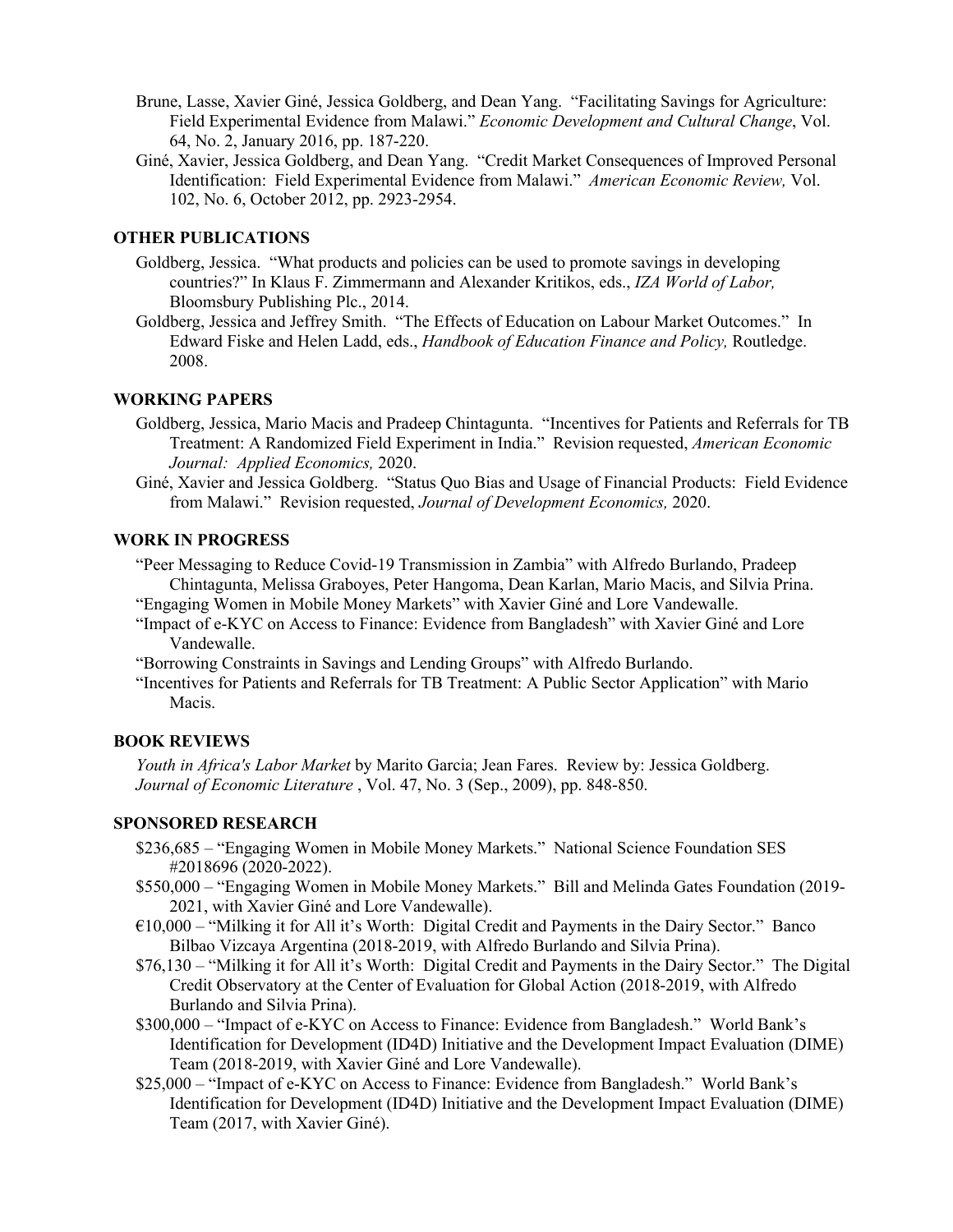- \$100,000 "Fingerprinting to Reduce Risky Borrowing." World Bank Research Committee (2017, with Xavier Giné and Dean Yang).
- \$48,900 "The Role of Public Works Programs in Enhancing Food Security: The Malawi Social Action Fund." World Bank Research Committee (2016, with Kathleen Beegle and Emanuela Galasso).
- £20,249 "Leveraging Patients' Social Networks to Overcome Tuberculosis Under-detection in India: A Field Experiment." International Growth Centre (2016-2017, with Mario Macis).
- \$65,142 "Fingerprinting to Reduce Risky Borrowing." National Science Foundation Award # 1458934 (2015-2017, Collaborative research, with Dean Yang).
- \$525,162 "Leveraging Patients' Social Networks to Overcome Tuberculosis Under-detection in India: A Field Experiment." World Bank Strategic Impact Evaluation Fund (2015-2018, with Mario Macis).
- \$9,935 "Dreaming too Big? Reservation Wages and the Return to Experience in South Africa." Post-Primary Education (PPE) and Youth Initiatives, Abdul Latif Jameel Poverty Action Lab (2014- 2015, with Susan Godlonton).
- \$88,496 "Cash vs. Direct Deposit in Malawi: Effects on Financial Behavior and Well-being." World Bank Research Committee (2014-2015, with Lasse Brune, Xavier Giné, and Dean Yang).
- \$25,000 "Leveraging Patients' Social Networks to Overcome Tuberculosis Under-detection in India: A Field Experiment." World Bank Strategic Impact Evaluation Fund (2014, with Mario Macis).
- \$104,087 "Take-up and Utilization of Mobile Commitment Savings in Rwanda." Yale Savings and Payments Research Fund at Innovations for Poverty Action, sponsored by a grant from the Bill & Melinda Gates Foundation (2014-2015, with Jenny Aker and Mercyline Kamande).
- £10,000 "Leveraging Patients' Social Networks to Overcome Tuberculosis Under-detection in India: A Field Experiment." International Growth Centre (2013-2014, with Mario Macis).
- \$15,000 "Leveraging Patients' Social Networks to Overcome Tuberculosis Under-detection in India: A Field Experiment." MPRC Seed Grant, University of Maryland (with Mario Macis).
- \$221,840 "Public works programs and farm household behavior: the Malawi Social Action Fund." IZA/DFID Growth and Labour Markets in Low Income Countries Programme (GLM | LIC) proposal #C2-RA2-211 (2013-2014, with Kathleen Beegle and Emanuela Galasso).
- \$999,944 "Fingerprinting to Reduce Risky Borrowing." Development Innovation Ventures, USAID proposal #31332 (2013-2015, with Xavier Giné and Dean Yang).
- \$38,446 "The Role of Social Pressure in Savings and Consumption Decisions." Dean's Research Initiative, University of Maryland (2012).
- \$200,000 "Financial Literacy and Savings in Rural Malawi." World Bank Russia Trust Fund (2012- 2013, with Lasse Brune, Xavier Giné, and Dean Yang).
- \$700,000 "The Role of Public Works in Enhancing Food Security." World Bank Research Committee (2011-2013, with Kathleen Beegle, Emanuela Galasso, and Tavneet Suri).
- \$160,166 "Direct Deposit and Commitments to Save: A Field Experimental Approach to Reducing Savings Barriers." Microsavings Payment and Innovation Initiative, (2011-2012, with Lasse Brune, Xavier Giné, and Dean Yang).
- \$67,750 "The Gender Impact of Savings Innovations: A Field Experiment in Rural Malawi." World Bank Research Committee (2011-2012, with Xavier Giné and Dean Yang).
- \$184,295 "Reducing Barriers to Savings in Rural Malawi: A Field Experimental Approach." World Bank Research Committee (2009-2010, with Xavier Giné and Dean Yang).
- \$184,220 "Technological Innovations in Rural Malawi: A Field Experimental Approach." World Bank Research Committee (2009-2010, with Xavier Giné and Dean Yang).
- \$150,000 "Biometric and Financial Innovations in Rural Malawi." BASIS AMA CRSP, USAID (2007-2008, with Xavier Giné and Dean Yang).
- \$75,000 "Biometric and Financial Innovations in Rural Malawi." World Bank Research Committee (2007-2008, with Xavier Giné and Dean Yang).

### **AWARDS AND HONORS**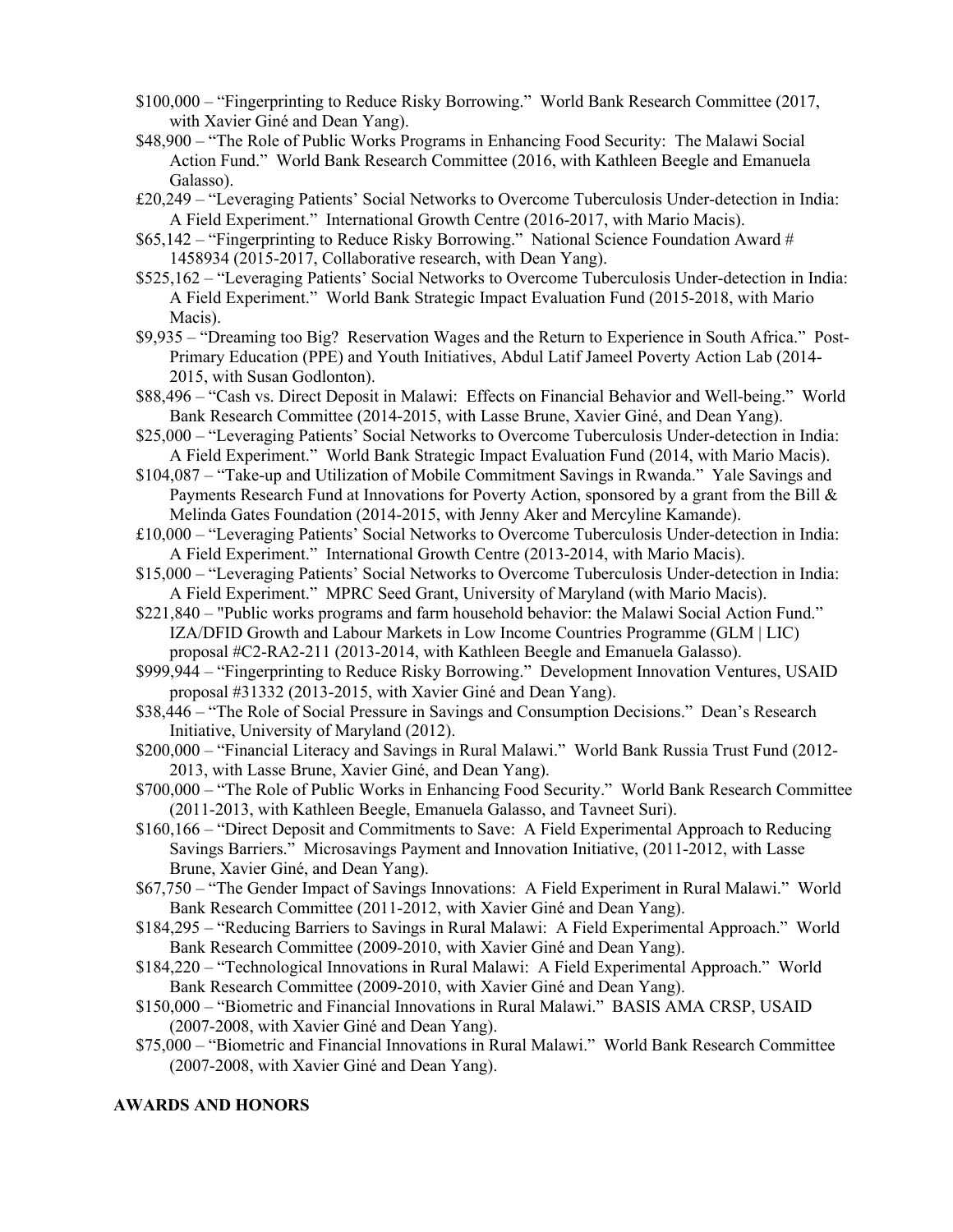University of Maryland College of Behavioral and Social Sciences Excellence in Diversity Award (2020).

- University of Maryland College of Behavioral and Social Sciences Excellence in Mentoring Award (2016).
- University of Maryland Research and Scholarship Award (2015).

University of Maryland Undergraduate Teaching Award, Department of Economics (2013).

- University of Maryland Graduate Teaching Award, Department of Economics (2012, 2015, 2016).
- ProQuest Distinguished Dissertation Award (Honorable mention, 2011).

Russell Sage Summer Institute in Behavioral Economics, Trento Italy (2010).

Rackham Predoctoral Fellowship, University of Michigan (2009-2010).

Center for International and Comparative Studies Student Research Fellowship, University of Michigan, (2009).

Center for Afro-American and African Studies African Initiative Grant, University of Michigan (2009). Rackham Student Research Grant, University of Michigan (2009).

Rackham One-Term Dissertation Fellowship, University of Michigan (2009).

Rackham International Research Award, University of Michigan (2008).

# **TEACHING**

- University of Maryland: Development Economics, graduate (2012-2019) undergraduate (2013-2014, 2016-2017); Impact Evaulation, undergraduate (2020).
- Faculty Director, Promoting Achievement and Diversity in Economics (2016 ).
- University of Michigan: Introduction to Microeconomics, undergraduate (2006; graduate student instructor).

# **INVITED SEMINARS AND CONFERENCES (including scheduled)**

- 2020-2021: Williams College (Center for Development Economics)
- 2019-2020: Duke University (Department of Economics); Harvard University (Department of Economics); Boston College (Department of Economics); UT Austin (Department of Economics); Florida International University (Department of Economics); Binghampton University (Department of Economics).
- 2018-2019: Barcelona GSE Summer Forum; Northwestern University (Department of Economics); University of Wisconsin-Madison (Department of Agricultural and Applied Economics); Stanford University (Department of Economics); American University (School of International Service); University of British Columbia (Vancouver School of Economics); World Bank (Development Research Group).
- 2017-2018: Inter-American Development Bank (Development Effectiveness Seminar); Conference on Financial Inclusion: Drivers and Real Effects (IMF-DFID); University of Virginia (Darden); Carleton University (Department of Economics); University of Zurich (Department of Economics); Bocconi University (Department of Economics).
- 2016-2017: Tel Aviv University (Eitan Berglas School of Business); IFPRI (AMD Series); Nova University of Lisbon (NOVAFRICA Seminar Series); Trinity College (Department of Economics); Northeast Universities Development Consortium Annual Conference; George Mason University (School of Policy, Government, and International Affairs).
- 2015-2016: 6th GRETHA Bordeaux Development Conference; Columbia University (Department of Economics); Pontifica Universidad Catolica Chile; LACEA 4<sup>th</sup> Workshop on Development Economics (Keynote speaker); Symposium on Economic Experiments in Developing Countries; Center for Global Development; JPAL Conference on Field Experiments in Labor Economics and Social Policies; Sixth Annual Responsible Finance Forum.
- 2014-2015: Fordham University (Department of Economics); AEA Annual Meeting; Achieving Better Banking in Malawi (Innovations for Poverty Action); University of Pennsylvania (Department of Economics); Northeast Universities Development Consortium Annual Conference; Inter-American Development Bank (Department of Research).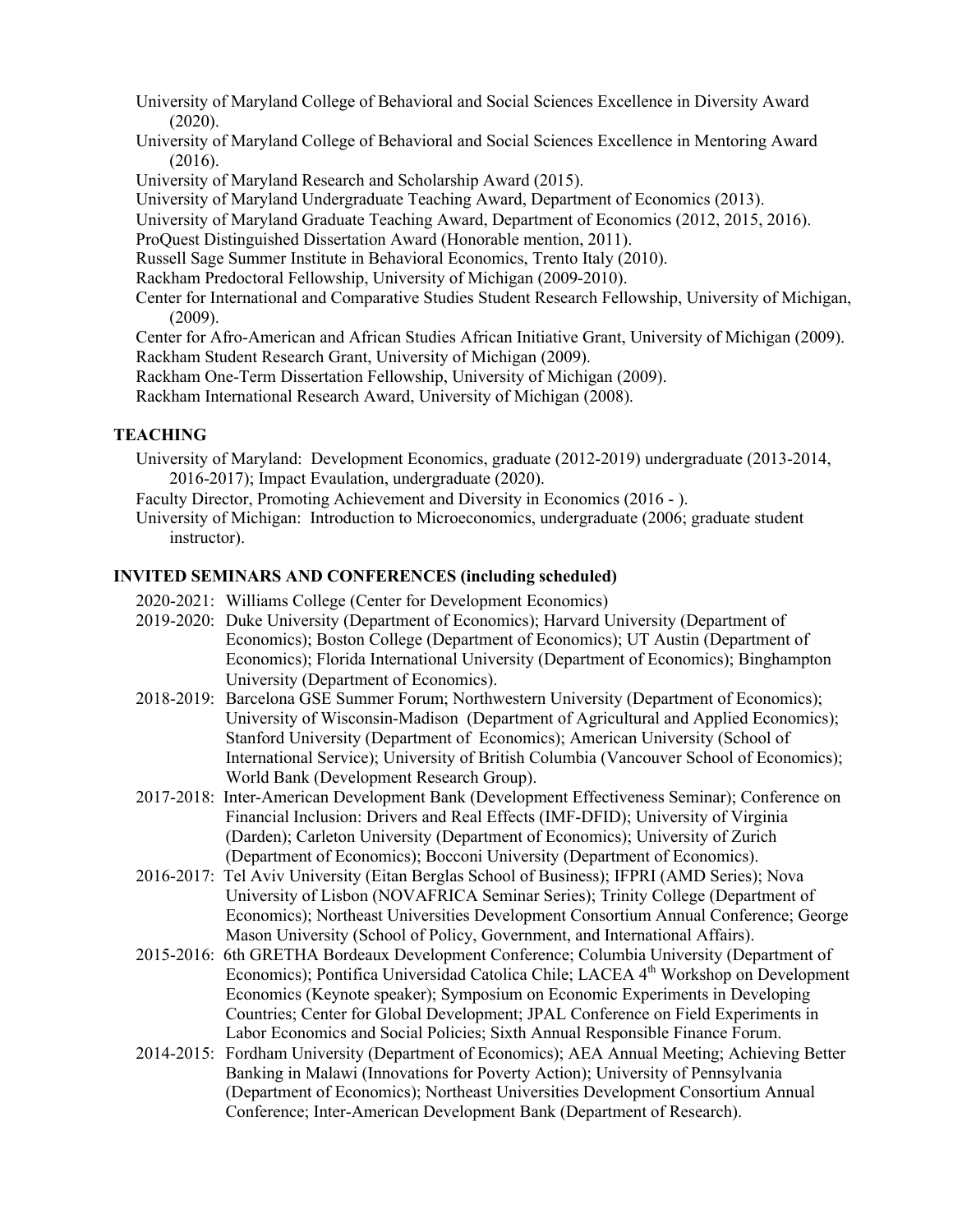- 2013-2014: 8<sup>th</sup> IZA/World Bank Conference: Employment and Development; PAA Annual Meeting; University of California – Berkeley (Haas School of Business); Centre for the Study of African Economies (Oxford).
- 2012-2013: Evidence on Innovations in Savings and Payments (Innovations for Poverty Action); Center for Experimental Social Sciences (Nuffield College, Oxford); Neglected Agricultural Research in Developing Countries: Designing A New Research Agenda (JPAL-ATAI); International Food Policy Research Center; AEA Annual Meeting (discussant); 7<sup>th</sup> IZA/World Bank Conference: Employment and Development; George Washington University (Department of Economics).
- 2011-2012: NBER Summer Institute (Development and Productivity); 20th Annual Conference of the WZB (Social Science Center Berlin); University of Chicago (Harris School of Public Policy); Cornell University (Department of Economics); Massachusetts Institute of Technology (Department of Economics); AEA Annual Meeting (discussant); International Food Policy Research Institute; Center for Global Development; World Bank (DEC Research Group); University of Maryland (College of Agriculture & Natural Resources); 2011 Symposium on Economic Experiments in Developing Countries; Northeast Universities Development Consortium Annual Conference; Advances with Field Experiments Conference.
- 2010-2011: Midwest International Economic Development Conference; University of Virginia (Department of Economics and Batten School of Leadership and Public Policy); University of Texas – Austin (Lyndon B. Johnson School of Public Affairs); University of Notre Dame (Department of Economics); University of California – Los Angeles (Department of Economics); Stanford Institute for Economics Policy Research; Texas A&M University (Bush School of Government and Public Service); University of Maryland (Department of Economics); Center for Global Development; Washington University in St. Louis (Department of Economics); George Washington University (Department of Economics and Elliot School of International Affairs); Michigan State University (Department of Agricultural, Food, and Resource Economics); Northeast Universities Development Consortium Annual Conference; Advances with Field Experiments Conference.
- 2009-2010: 2<sup>nd</sup> Annual Meeting of the Danish Microeconometrics Network; 17<sup>th</sup> BREAD Conference on Development Economics (junior affiliates session); 5<sup>th</sup> IZA/World Bank Conference on Development and Employment; Midwest Economics Association Annual Meeting; Northeast Universities Development Consortium Annual Conference (poster).
- 2008-2009: Centre for the Study of African Economies Economics Conference; Northeast Universities Development Consortium Annual Conference; Midwest Economics Association Annual Meeting.

### **REFEREEING**

*American Economic Review, American Economic Journal: Applied Economics, American Economic Journal: Economic Policy, American Journal of Agricultural Economics, Economic Development and Cultural Change, Economics of Education Review, Economic Inquiry, The Economic Journal, Economics of Transition, Evaluation Review, Experimental Economics, Games and Economic Behavior,* Israel Science Foundation, IZA Growth and Labour Markets in Low Income Countries Programme, *Journal of African Economies, Journal of Comparative Economics, Journal of Development Economics, Journal of Development Studies, Journal of Economic Behavior & Organization, Journal of Environmental Economics and Management, Journal of the European Economics Association, Journal of Health Economics, Journal of Human Resources, Journal of Labor Economics, Journal of Policy Analysis and Management, Journal of Public Economics, Management Science,* National Science Foundation, PEDL Large Grants Programme, *PLoS ONE*, *Review of Economics and Statistics, Review of Economic Studies, Quarterly Journal of Economics, Scandinavian Journal of Economics, South African Journal of Economics,* Templeton Foundation, *World Development*.